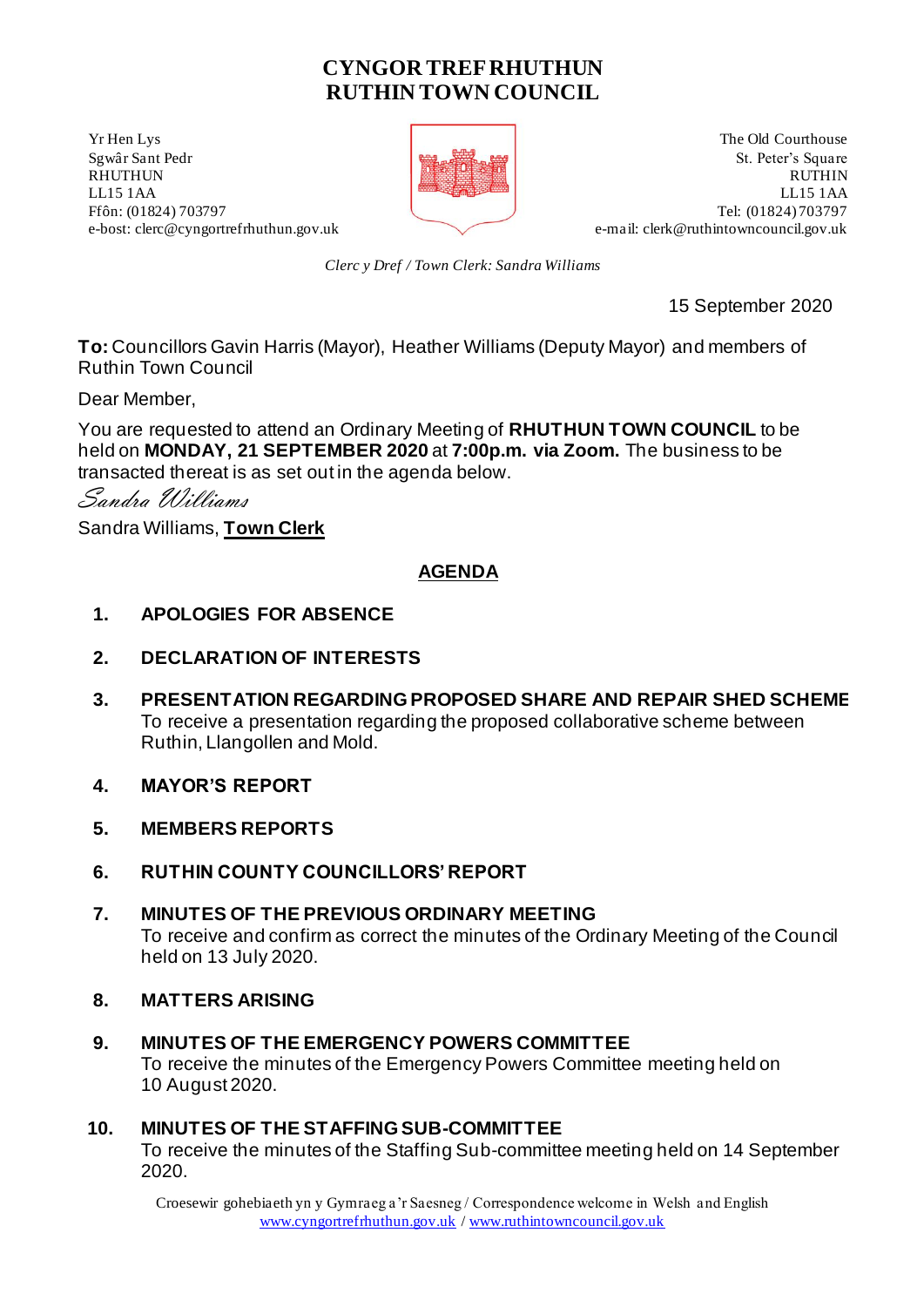### **11. MINUTES OF THE AMENITIES COMMITTEE**

To receive the minutes of the meeting held on 14 September 2020.

- **12. MINUTES OF THE PLANNING AND DEVELOPMENT COMMITTEE** To receive the minutes of the meeting held on 14 September 2020.
- **13. UPDATE REGARDING THE OLD COURTHOUSE**

#### **14. UPDATE REGARDING THE NORTH WALES VELODROME**

### **15. UPDATE REGARDING RUTHIN GAOL**

#### **16. REQUEST FOR FINANCIAL ASSISTANCE**

To consider requests for financial assistance from:

- i. Ruthin Swimming Club
- ii. Share and Repair Shed Scheme

#### **17. REQUEST FROM ROTARY CLUB OF RUTHIN**

To consider a request from the Rotary Club of Ruthin to illuminate the Old Courthouse in purple to highlight the Purple for Polio campaign, from 26–31 October.

#### **18. RESIGNATION OF A TOWN COUNCILLOR**

To receive notification from the Mayor of receipt of a letter tendering his resignation from Councillor Keiran Allsopp-Robson.

#### **19. INTERNAL AUDIT**

To receive an update regarding the Internal and External Audit process.

#### **20. FINANCIAL STATEMENT**

To receive and approve the financial statements for the periods ending 31 July and 31 August 2020.

#### **21. ACCOUNTS FOR PAYMENT**

To approve payment of the following items from the Town Council's current account:

| <b>OB</b> | <b>Planhigion Glyndwr Plants</b> | Plant and supply 80 planters                                                  | $\ast$  | £3,214.80 |
|-----------|----------------------------------|-------------------------------------------------------------------------------|---------|-----------|
| <b>OB</b> | <b>Planhigion Glyndwr Plants</b> | Rewicking hanging baskets                                                     | $\star$ | £108.00   |
| <b>OB</b> | Llanfwrog CIC                    | Watering services - August 2020                                               |         | £1,134.00 |
| <b>OB</b> | Llanfwrog CIC                    | Grass cutting service - September 2020                                        |         | £369.84   |
| <b>OB</b> | <b>HMRC</b>                      | Income tax and National Insurance                                             |         | £939.51   |
| <b>OB</b> | Hill & Roberts                   | Accountancy and payroll services fee $-$ *                                    |         | £84.00    |
|           |                                  | September 2020                                                                |         |           |
| <b>OB</b> | <b>Ruthin Town Football Club</b> | Pitch side advertising board 2020/21                                          |         | £250.00   |
|           |                                  | (The items marked with an $*$ above include recoverable $VAT$ of $FERT$ $R()$ |         |           |

(The items marked with an \* above include recoverable VAT of £567.80)

To approve payment of the following items from the Town Council's Old Courthouse account:

| <b>OB</b> | <b>BT Business</b>    | Broadband and Cloud phone service      | $\star$ | £65.20  |
|-----------|-----------------------|----------------------------------------|---------|---------|
| <b>OB</b> | Newsquest Media Group | Advert regarding licensing application |         | £174.00 |
|           | Ltd                   | for the Old Courthouse in the          |         |         |
|           |                       | Denbighshire Free Press                |         |         |
|           |                       |                                        |         |         |

(The items marked with an \* above include recoverable VAT of £39.88)